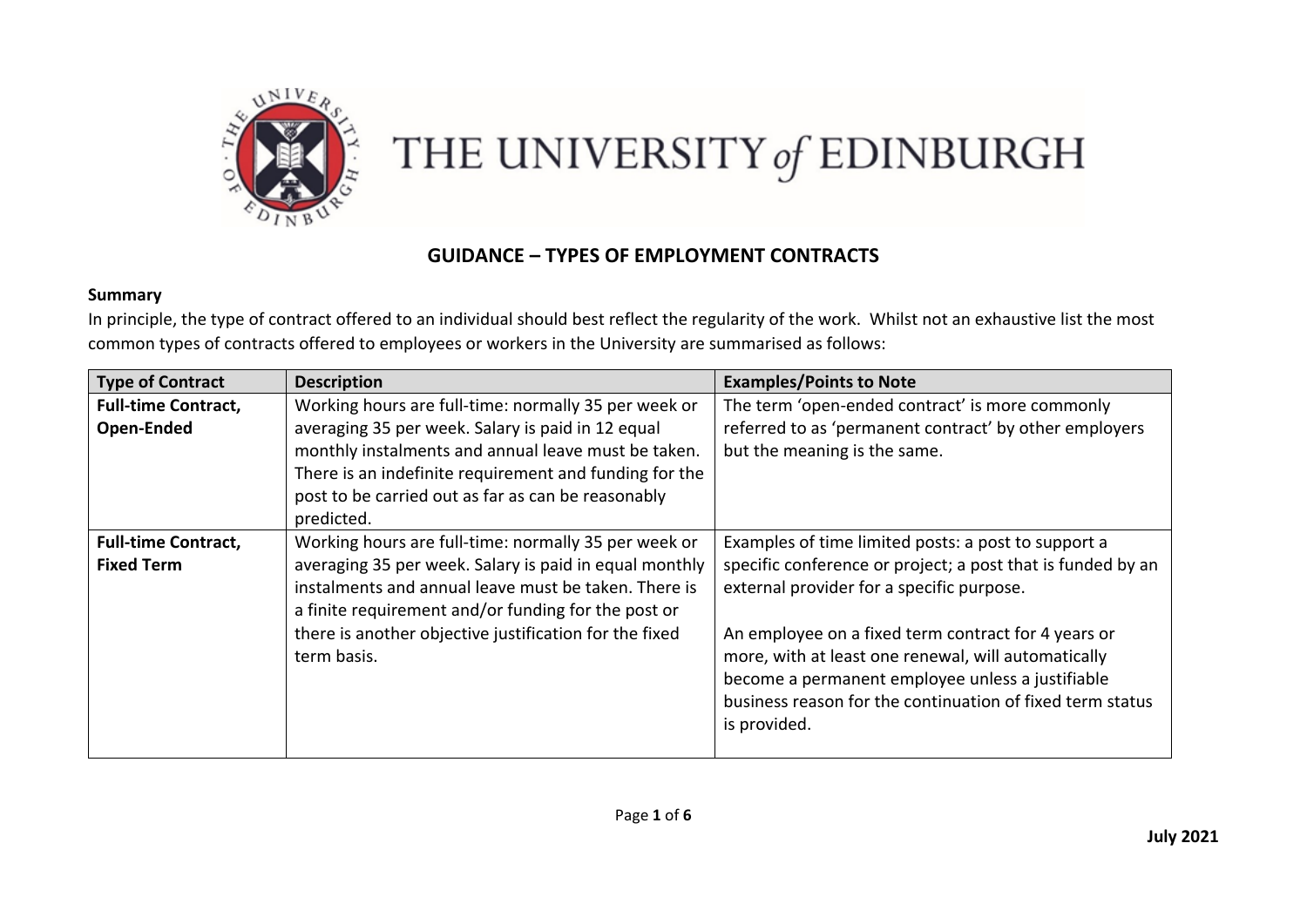| <b>Type of Contract</b>    | <b>Description</b>                                      | <b>Examples/Points to Note</b>                               |  |
|----------------------------|---------------------------------------------------------|--------------------------------------------------------------|--|
|                            |                                                         | Fixed Term Contracts Reason Codes should be used as a        |  |
|                            |                                                         | guide to identify the correct reason for the fixed term      |  |
|                            |                                                         | contract.                                                    |  |
| Part-time contract,        | Working hours required are specified as a number of     | The term 'open-ended contract' is more commonly              |  |
| <b>Open Ended</b>          | weekly hours that are less than full-time hours. The    | referred to as 'permanent contract' by other employers       |  |
|                            | part-time hours specified are the same each week or     | but the meaning is the same.                                 |  |
| See also                   | average the same per week. Salary is paid in 12 equal   |                                                              |  |
| <b>Annualised Hours</b>    | monthly instalments and annual leave must be taken.     |                                                              |  |
|                            | There is an indefinite requirement and funding for the  |                                                              |  |
|                            | post to be carried out as far as can be reasonably      |                                                              |  |
|                            | predicted.                                              |                                                              |  |
| Part-time contract,        | Working hours required are specified as a number of     | Examples of time limited posts: a post to provide cover      |  |
| <b>Fixed Term</b>          | weekly hours that are less than 35 hours (full-time     | for a particular reason such as maternity, absence or        |  |
|                            | hours). The part-time hours specified are the same      | research leave; a post where internal funding has been       |  |
| See also:                  | each week or average the same per week. Salary is       | approved for a fixed period of time.                         |  |
| - Annualised Hours         | paid in equal monthly instalments and annual leave      |                                                              |  |
| - Student Experience       | must be taken. There is a finite requirement and/or     |                                                              |  |
|                            | funding for the post or there is another objective      |                                                              |  |
|                            | justification for the fixed term basis.                 |                                                              |  |
| <b>Annualised Hours,</b>   | Appropriate where there are known fluctuations in       | This type of contract is based on average weekly hours       |  |
| <b>Open Ended or Fixed</b> | demand for work during the calendar/academic year       | over the calendar year of up to 35 hours per week. There     |  |
| <b>Term</b>                | or other period of time. Typically, contracts are based | may be weeks where hours are zero. Working hours             |  |
|                            | on a total number of hours each year and/or a total     | and/or weeks should be notified as far as possible in        |  |
|                            | number of weeks of work each year, often including      | advance. From an administrative perspective annualised       |  |
|                            | periods where no work is required. Salary is pro-rated  | hours contracts should ideally be calculated for a full year |  |
|                            | over a full year and contractual benefits/              | at a time. Annual leave will be requested and recorded in    |  |
|                            | entitlements, including annual leave, are also pro-     | People and Money.                                            |  |
|                            | rated based on hours and weeks worked. Where fixed      |                                                              |  |
|                            | term, there is a finite requirement and/or funding for  |                                                              |  |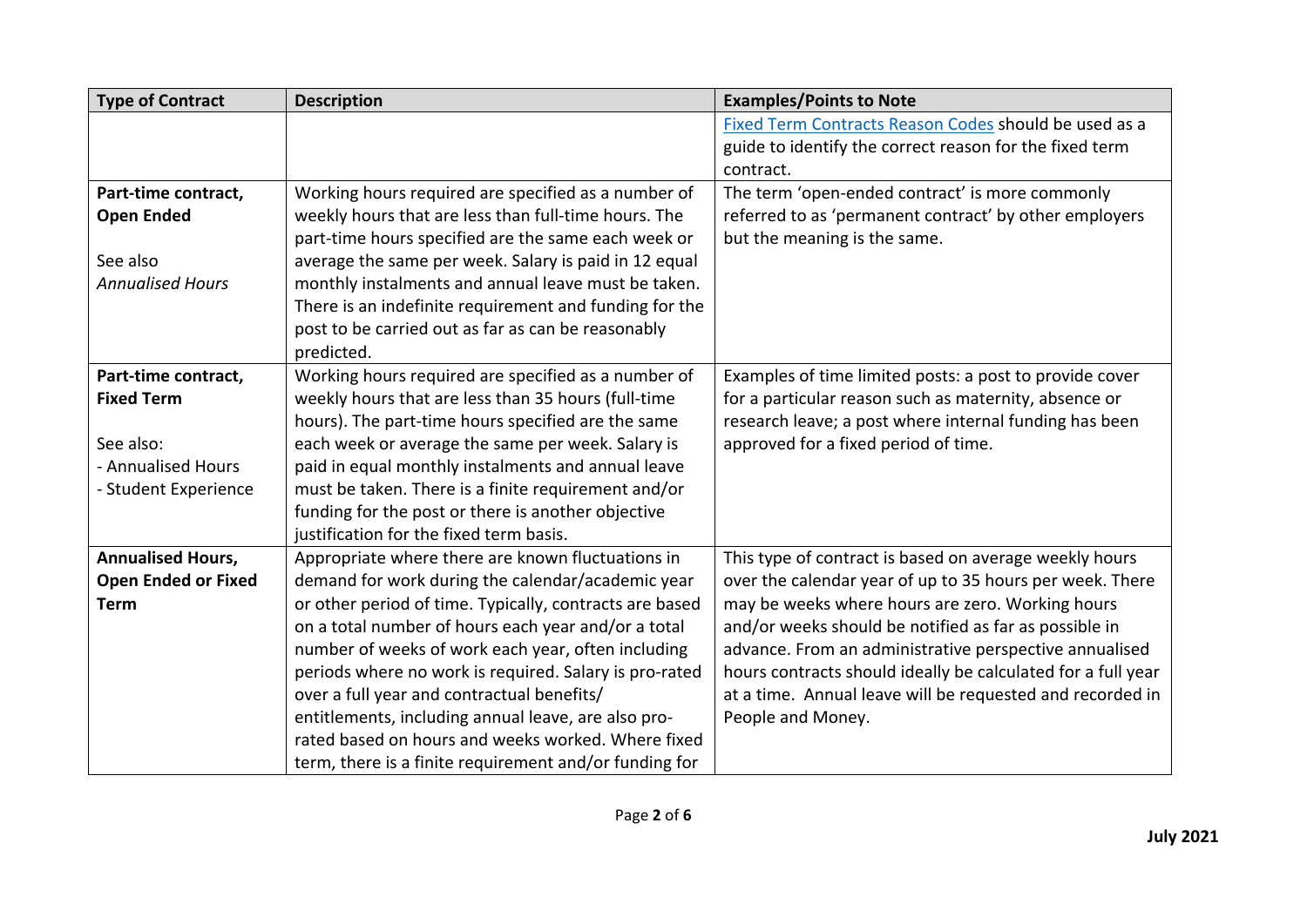| <b>Type of Contract</b>      | <b>Description</b>                                       | <b>Examples/Points to Note</b>                                                                                          |  |
|------------------------------|----------------------------------------------------------|-------------------------------------------------------------------------------------------------------------------------|--|
|                              | the post or there is another objective justification for |                                                                                                                         |  |
|                              | the fixed term basis.                                    |                                                                                                                         |  |
| <b>Fractional Contracts,</b> | Typically, the term 'fractional' is used to denote       | The issued contract will reflect the total hours to be                                                                  |  |
| <b>Open Ended or Fixed</b>   | contractual arrangements for a 'fraction' of the year,   | worked per annum and the 'fraction' of the year in which<br>they are to be worked, as well as the total hours to be     |  |
| <b>Term</b>                  | e.g. semester only working. Pay is spread evenly over    |                                                                                                                         |  |
|                              | a full year, or the length of the fixed term contract,   | paid, inclusive of annual leave entitlement.                                                                            |  |
|                              | and includes a payment for annual leave and public       |                                                                                                                         |  |
|                              | holiday, where applicable. Contractual benefits/         | In line with the University and UCU collective agreement                                                                |  |
|                              | entitlements are pro rata. The manager will be able to   | dated 26 March 2019, teaching and research focussed                                                                     |  |
|                              | calculate the total number of hours required (e.g. for   | staff on a GH contract will be offered a fractional contract                                                            |  |
|                              | teaching, preparation, meetings etc.) and schedule       | if they have worked more than 0.2FTE on average, in the                                                                 |  |
|                              | much of the work in advance. For teaching roles,         | same role, over the preceding 2 years and it is reasonable                                                              |  |
|                              | much less work will be required in non-teaching          | to assume that work will continue to be available at that                                                               |  |
|                              | weeks except for (e.g.) some preparation, planning       | level in the future.                                                                                                    |  |
|                              | meetings - and these hours will be included in the       |                                                                                                                         |  |
|                              | total hours making up the fractional contract.           |                                                                                                                         |  |
|                              |                                                          |                                                                                                                         |  |
|                              | Where fixed term, there is a finite requirement          |                                                                                                                         |  |
|                              | and/or funding for the post or there is another          |                                                                                                                         |  |
|                              | objective justification for the fixed term basis.        |                                                                                                                         |  |
| <b>Guaranteed Minimum</b>    | Where an employee is guaranteed to be offered a          | Guaranteed hours (GH) arrangements should be                                                                            |  |
| <b>Hours Contract, Open-</b> | specific minimum number of hours of work in the          | reviewed annually as part of the refresh process in People                                                              |  |
| ended or Fixed term          | Guaranteed Hours Period (typically a calendar or         | and Money.                                                                                                              |  |
|                              | academic year). At the end of the defined guaranteed     |                                                                                                                         |  |
|                              | hours period a further amount of guaranteed              | As above, a teaching and research focussed member of<br>staff on a GH contract will be offered a fractional contract    |  |
|                              | minimum hours is specified for the next guaranteed       |                                                                                                                         |  |
|                              | hours period.                                            | if they have worked more than 0.2FTE on average, in the                                                                 |  |
|                              |                                                          | same role, over the preceding 2 years and it is reasonable<br>to assume that work will continue to be available at that |  |
|                              | Guaranteed Hours contracts are typically appropriate     | level in the future.                                                                                                    |  |
|                              | where work is not evenly spread over most weeks or       |                                                                                                                         |  |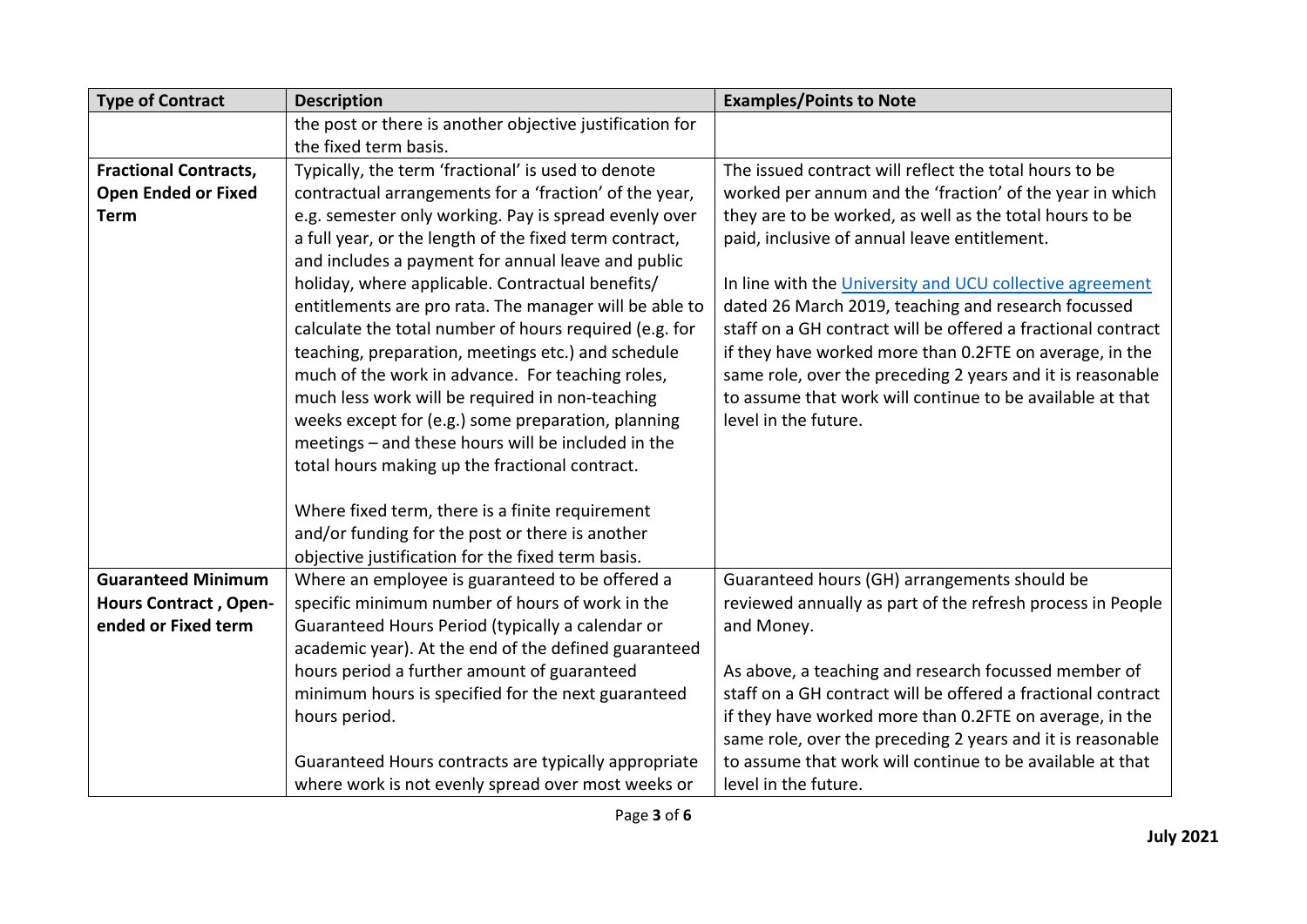| <b>Type of Contract</b>     | <b>Description</b>                                        | <b>Examples/Points to Note</b>                            |  |  |
|-----------------------------|-----------------------------------------------------------|-----------------------------------------------------------|--|--|
|                             | months of the period; where there are weeks or            |                                                           |  |  |
|                             | months where no work is offered; where the total          | For fuller guidance please see Management of              |  |  |
|                             | hours to be offered cannot be reasonably predicted -      | <b>Guaranteed Minimum Hours Contracts.</b>                |  |  |
|                             | only the minimum total number of hours; and, the          |                                                           |  |  |
|                             | minimum number of total hours offered will vary from      |                                                           |  |  |
|                             | one guaranteed hours period to the next.                  |                                                           |  |  |
|                             | Usually the total hours over a calendar year will be      |                                                           |  |  |
|                             | equivalent to the total working hours available in a      |                                                           |  |  |
|                             | small part-time contract e.g. equivalent of less than     |                                                           |  |  |
|                             | one day/7 hours per week over the period of a full        |                                                           |  |  |
|                             | year. Payment for hours worked is usually made in the     |                                                           |  |  |
|                             | following month and a payment is made in respect of       |                                                           |  |  |
|                             | annual leave by submitting a timesheet via People         |                                                           |  |  |
|                             | and Money. Where fixed term, there is a finite            |                                                           |  |  |
|                             | requirement and/or funding for the post or there is       |                                                           |  |  |
|                             | another objective justification for the fixed term basis. |                                                           |  |  |
| <b>Guaranteed Recurrent</b> | Where an employee is guaranteed to be offered the         | For example, this type of 'set hours' arrangement may be  |  |  |
| <b>Minimum Hours</b>        | same minimum number of hours of work in each              | appropriate for tutors who are offered work to teach a    |  |  |
| <b>Contract, Open-ended</b> | Guaranteed Hours Period. For example, the employee        | similar minimum number of guaranteed hours every year     |  |  |
| or Fixed term               | will be guaranteed to be offered 100 hours of work in     | but where cover requirements arise at short notice.       |  |  |
|                             | each academic year.                                       |                                                           |  |  |
|                             |                                                           | Guaranteed Set Hours Contracts may also be appropriate    |  |  |
|                             | Whilst hours may vary from week to week or month          | in areas where work requirements are seasonal and/or      |  |  |
|                             | to month within each defined period of time and           | difficult predict, for example, in areas where the volume |  |  |
|                             | there are weeks or months where no work is offered,       | of work available is dependent on bookings.               |  |  |
|                             | this type of contract would be appropriate where the      |                                                           |  |  |
|                             | total minimum hours worked in each guaranteed             |                                                           |  |  |
|                             | hours period is reasonably predictable.                   |                                                           |  |  |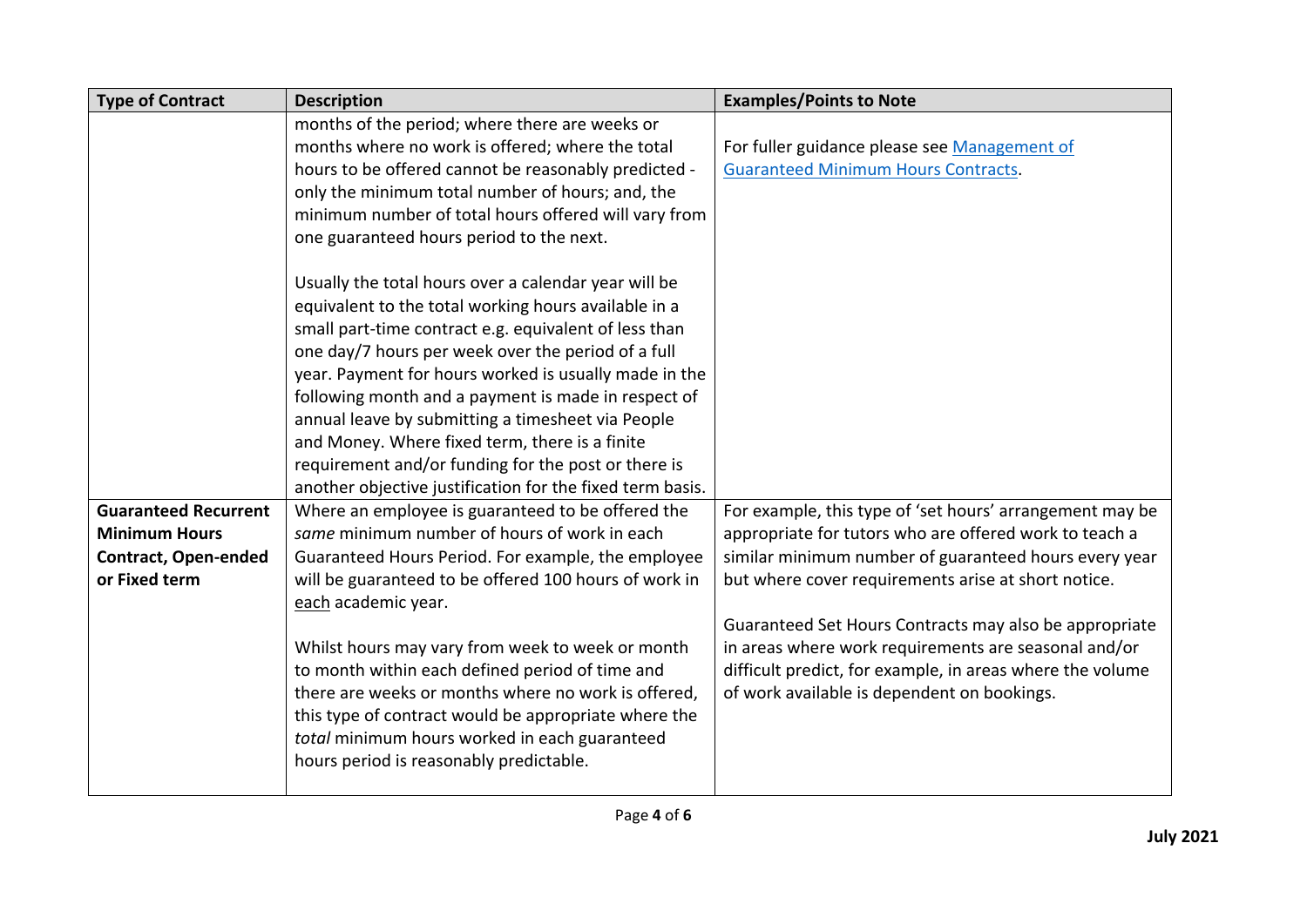| <b>Type of Contract</b>      | <b>Description</b>                                     | <b>Examples/Points to Note</b>                                |
|------------------------------|--------------------------------------------------------|---------------------------------------------------------------|
|                              | However, as with all Guaranteed Hours contracts, the   |                                                               |
|                              | total minimum hours may fluctuate considerably         |                                                               |
|                              | during each period. Set hours arrangements can be      |                                                               |
|                              | varied with reasonable notice. Payment for hours       |                                                               |
|                              | worked is usually made in the following month and a    |                                                               |
|                              | payment is made in respect of annual leave.            |                                                               |
|                              |                                                        |                                                               |
|                              | Where fixed term, there is a finite requirement        |                                                               |
|                              | and/or funding for the post or there is another        |                                                               |
|                              | objective justification for the fixed term basis.      |                                                               |
| <b>Student Experience</b>    | Where the contract is to provide employment linked     | For fuller guidance please see Appendix A - Student           |
| <b>Contract, Fixed Term,</b> | to a specific programme of study for a fixed period of | <b>Experience Guidance of the Fixed Term Contracts Reason</b> |
| <b>Part-Time or</b>          | time as determined by the College/Professional         | Codes.                                                        |
| <b>Guaranteed Minimum</b>    | Service Group for current University of Edinburgh      |                                                               |
| <b>Hours</b>                 | matriculated students.                                 |                                                               |
|                              |                                                        |                                                               |
|                              | Typically, contracts will be offered on a guaranteed   |                                                               |
|                              | hours basis but may also be offered on a part-time     |                                                               |
|                              | contract where the number of hours per week are        |                                                               |
|                              | specified.                                             |                                                               |
|                              |                                                        |                                                               |
|                              | This type of contract will always be fixed term and    |                                                               |
|                              | should not extend beyond the expected date the         |                                                               |
|                              | student will no longer be a matriculated student of    |                                                               |
|                              | the University of Edinburgh.                           |                                                               |
|                              | Payment for guaranteed hours worked is usually         |                                                               |
|                              | made in the following month and a payment is made      |                                                               |
|                              | in respect of annual leave.                            |                                                               |